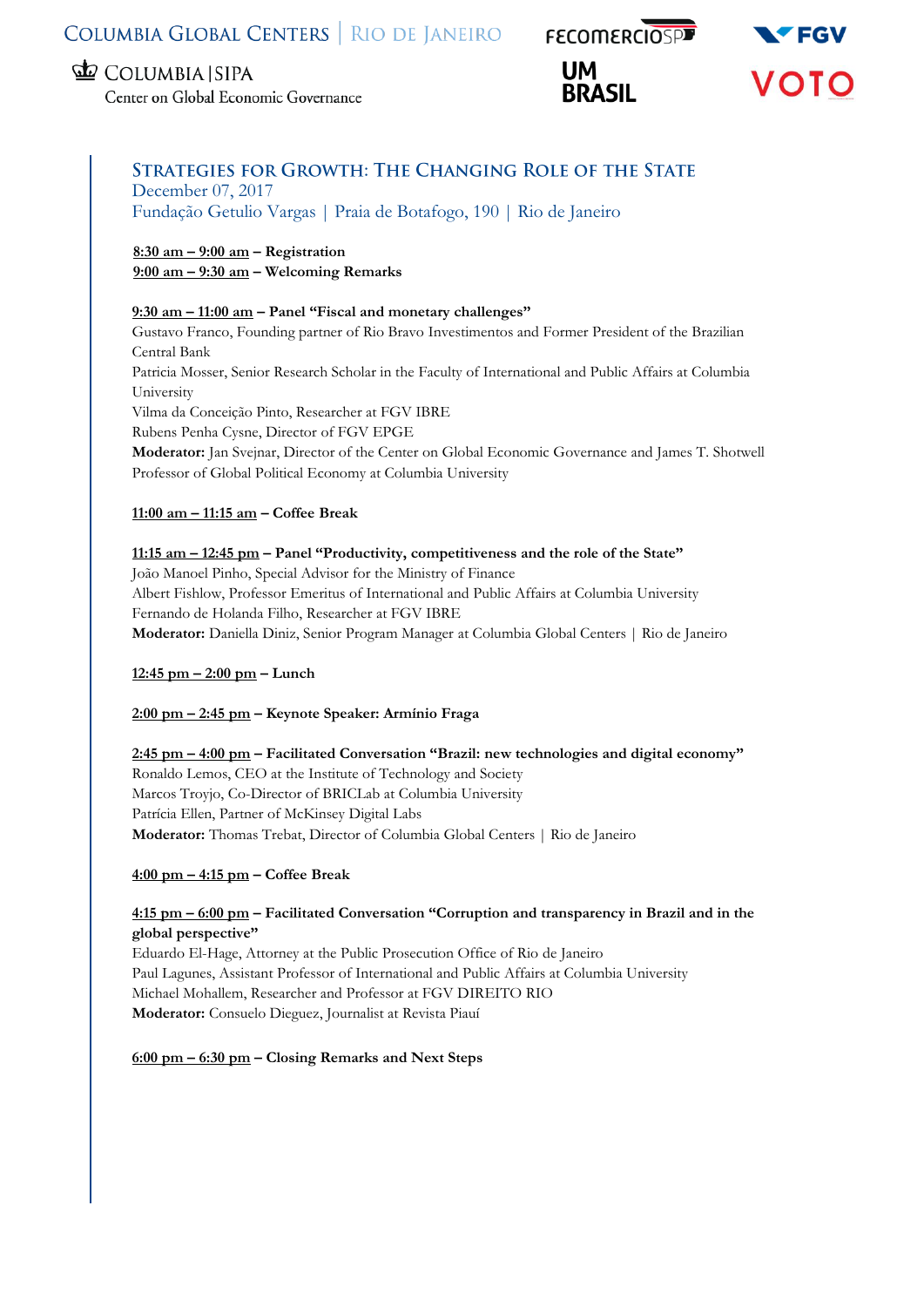# COLUMBIA GLOBAL CENTERS | RIO DE JANEIRO

COLUMBIA SIPA

Center on Global Economic Governance

**FECOMERCIOSPE UM** 



# **ABOUT THE CONFERENCE:**

"Strategies for Growth: The Changing Role of the State" will take place in Rio de Janeiro and in São Paulo, respectively on December 07 and December 08.

The initiative led by Columbia University's Center on Global Economic Governance (CGEG), in conjunction with the Columbia Global Centers in Paris, Beijing, and Rio de Janeiro was developed in response to the global financial crisis of the previous decade and the challenges that Europe, East Asia, and Latin America have faced, both individually and collectively, in its aftermath.

The second Brazil edition of the conference is the result of a successful first round in 2016 when prominent academics, business leaders and civil society were gathered to discuss the strategies for economic growth in the context of fiscal and structural reform policy, monetary and banking issues, and institutional legitimacy and transparency.

This year, participants will discuss what should be the role of the State given the political and economic changes experienced in Brazil and globally. The conference is centered around four thematic issues:

- 1. Productivity and competitiveness
- 2. Corruption and transparency in Brazil in a global perspective
- 3. New technologies and digital economy
- 4. Fiscal and monetary challenges

The conference is organized by the Columbia Global Centers | Rio de Janeiro, the Center on Global Economic Governance, Fecomercio, Um Brasil and Fundação Getulio Vargas and Voto Institute.

[Here](https://globalcenters.columbia.edu/sites/default/files/content/Rio/Media/Publications/Strategies%20for%20Growth%20-%20The%20Changing%20Role%20of%20the%20State_final.pdf) you can access the publication produced after the 2016 conference.

# PARTICIPANTS | RIO

#### **Albert Fishlow**

Albert Fishlow is an economist, a professor emeritus of economics at the University of California, Berkeley and a professor emeritus of international and public affairs at Columbia University. He is the former director of the Columbia Institute of Latin American Studies and Center for the Study of Brazil at Columbia. He was previously the Paul A. Volcker Senior Fellow for International Economics at the Council of Foreign Relations.

#### **Armínio Fraga**

Dr. Armínio Fraga Neto, Ph.D., co-founded Gávea Investimentos Ltda. in 2003 and serves as its Chief Executive Officer, Partner and Chief Investment Officer. Mr. Fraga Neto is the Founding Partner and Chief Investment Officer of Gávea Private Equity. From 1999 to December 2002, Mr. Fraga Neto served as the President of the Central Bank of Brazil. In addition, he has been a professor at Getulio Vargas Foundation (FGV), University of Pennsylvania and Columbia University. Mr. Fraga Neto received a Ph.D. in Economics from Princeton University in 1985 and M.A. and B.A. degrees in Economics from Catholic University of Rio de Janeiro.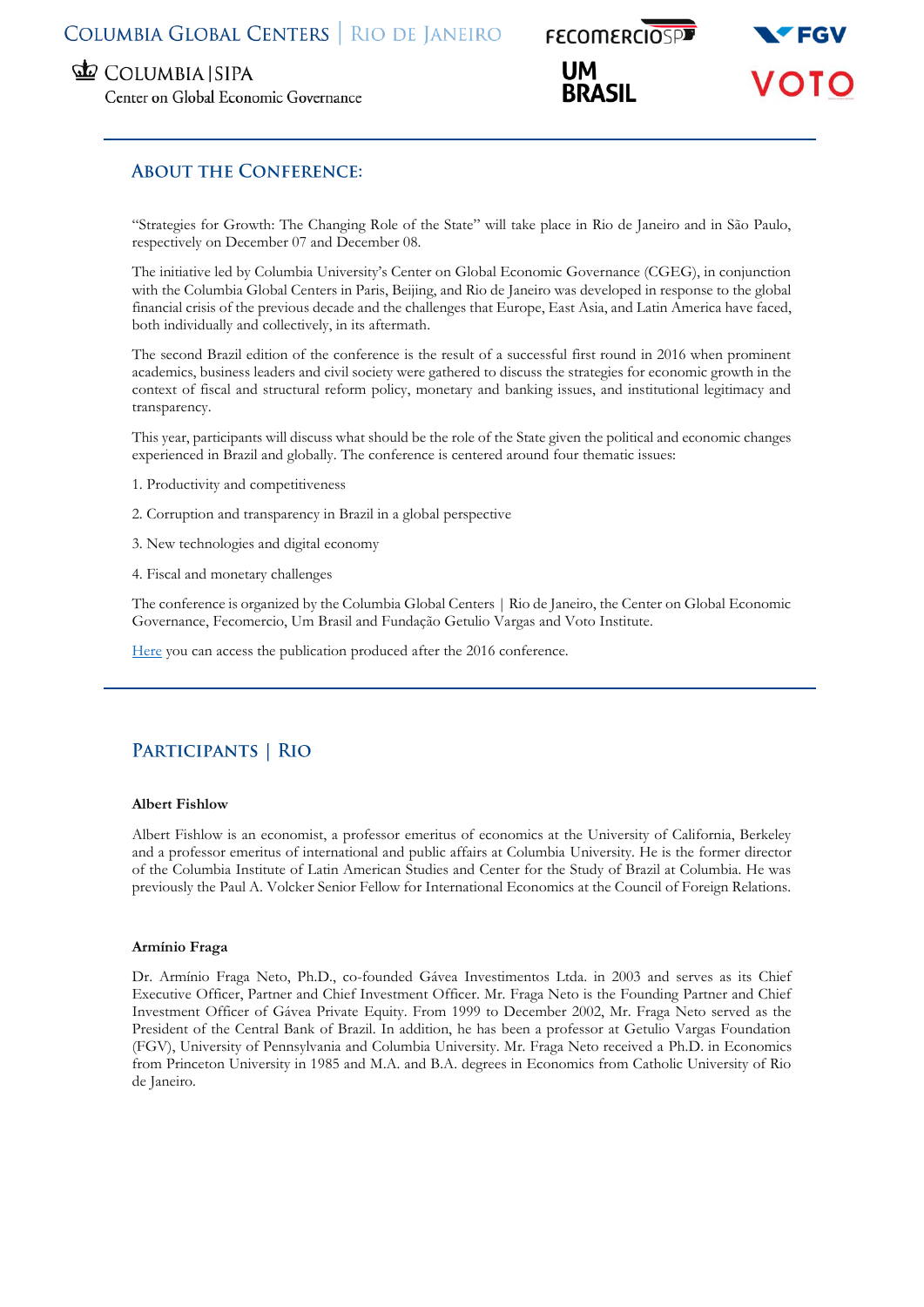# COLUMBIA SIPA

Center on Global Economic Governance

#### **Consuelo Dieguez**

Consuelo Dieguez has been a reporter for Piauí magazine since 2007. She is the author of the compilation of profiles *Bilhões e Lágrimas*, from *Companhia das Letras*, and she has worked for *O Globo* newspaper, *Jornal do Brasil*, *TV Globo* and *Veja* and *Exame* magazines. She received the Esso Prize for Journalism in 1996 for the report "*Guerrilha no Araguaia*", published in the newspaper *O Globo.*

#### **Daniella Diniz**

Daniella oversees all aspects of programming and communication for Columbia Global Centers | Rio de Janeiro, acting as campus liaison and responsible for the evaluation and strategic planning of current and future programs at the Center. She has been at the Center since its launch in 2013 and helped develop the framework for collaborative projects between Brazilian institutions and Columbia University counterparts. Her background includes over ten years of experience in academic institutions across a wide range of disciplines in the humanities, including sociology, history and political theory. Daniella holds a BA in Sociology from the Federal University of Rio de Janeiro and two Master's degrees: one in Brazilian History (from Universidade Federal Fluminense) and one Master of Sciences in Latin American cultures from Columbia University. Daniella has recently finished her PhD in Cultural Studies in the Department of Latin American and Iberian Cultures at Columbia University.

#### **Eduardo El-Hage**

Eduardo El-Hage is the Republic's Attorney General and coordinator of the *Operação Lava-Jato* task force in Rio. Prior to assuming the office of Attorney General in 2008, he was a prosecutor of the National Treasury (2006-2008) and a lawyer at BNDES (2005) -2006). He holds a bachelor's degree in law from the Pontifical Catholic University of Rio de Janeiro (PUC-Rio) and a master's degree in International Human Rights Law from the University of Oxford.

#### **Fernando de Holanda Filho**

Fernando de Holanda Filho holds a degree in Economics from the Federal University of Rio de Janeiro (1998), a Masters in Economics from the Graduate School of Economics (2001) and a Ph.D. in Economics - New York University (2005). He is currently a researcher at the Center for Economic Growth of the Brazilian Institute of Economics (CCE/IBRE-FGV) and a professor at the Getulio Vargas Foundation. He has experience in Economics, with emphasis on Growth, Fluctuations and Economic Planning, working mainly in the following subjects: education, growth, human capital and productivity.

#### **Gustavo Franco**

Founding partner, Chief strategist and chairman of the board at Rio Bravo Investimentos. Previously, Gustavo was Governor of the Central Bank of Brazil, after having served as the Bank's director of international affairs between 1993 and 1997. Before going into public service, Gustavo taught economics at the Catholic University in Rio de Janeiro, an activity he resumed in 2004. He has been a visiting professor and held fellowships at the University of California Los Angeles, Stanford and Harvard. He holds a PhD from Harvard University.

#### **Jan Svejnar**

Jan Svejnar is the James T. Shotwell Professor of Global Political Economy and Director of the Center on Global Economic Governance and Director of the Center on Global Economic Governance at Columbia University's School of International and Public Affairs. He focuses his research on (i) the effects of government policies on firms, labor and capital markets; (ii) corporate, national, and global governance and performance; and (iii) entrepreneurship. He also served as Economic Advisor to President Vaclav Havel of the Czech Republic. In 2008 he was one of two presidential candidates in the Czech Republic.

**UM BRASIL** 

**FECOMERCIOSPE** 

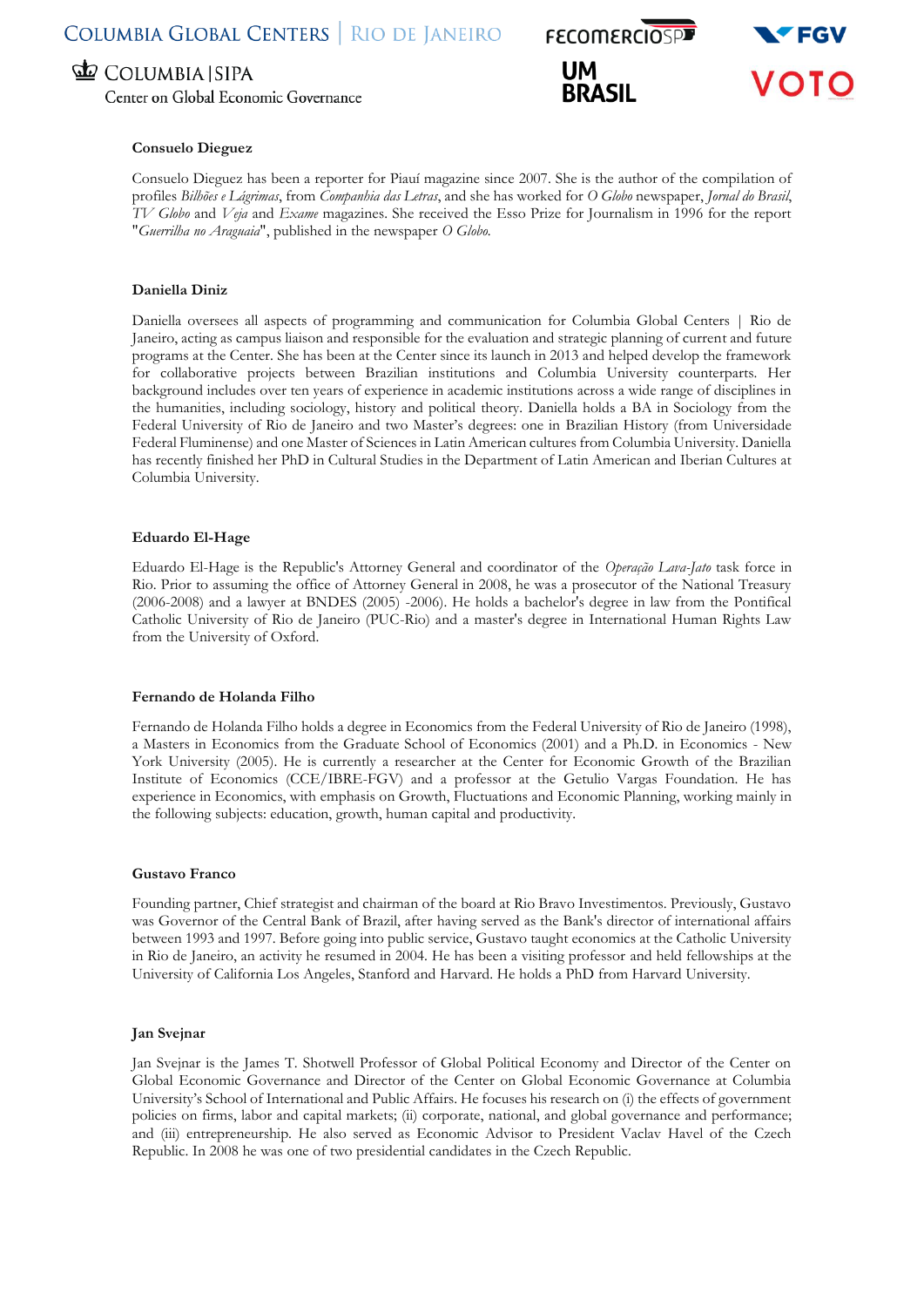# COLUMBIA SIPA

Center on Global Economic Governance

# **FECOMERCIOSPE UM BRASIL**



#### **João Manoel Pinho**

João Manoel Pinho de Mello holds a degree in Public Administration from the School of Business Administration of São Paulo, Fundação Getulio Vargas (EAESP-FGV). He also holds a Master's degree in Economics from the Pontifical Catholic University of Rio de Janeiro (PUC-Rio) and a PhD in Economics from Stanford University (2005). He was Assistant Professor (2004-2010) and Associate (2010-2013) of the Department of Economics of PUC-Rio. Until taking office in March 2017, Joao Manoel Pinho de Mello was Professor of Insper, a fellow at the Harvard Kennedy School of Government and the Lemann Visiting Scholar at the David Rockefeller Center for Latin American Studies (Harvard University).

#### **Marcos Troyjo**

Marcos Troyjo is Co-Director of Columbia University's BRICLab, a SIPA special forum on Brazil, Russia, India, and China. He also founded a think tank for entrepreneurship named the Center for Business Diplomacy. Troyjo holds a PhD in Sociology of International Relations from *Universidade de São Paulo* and pursued postdoctoral studies at Columbia University.

#### **Michael Mohallem**

Human Rights and Legislative Procedure lecturer, LL.B., MSc, LL.M, PhD candidate, Barrister/Solicitor (Brazil), Human Rights Lecturer. Main interests lie in International Human Rights and Comparative Constitutional Law, with special focus on European Human Rights Law, South American and developing states. Further interests include legal theory, mechanisms for democratic participation and parliamentary procedures. Was Brazil Campaigns Director of Avaaz and senior legal advisor to the National Secretary of Legislative Affairs of the Brazilian Ministry of Justice, senior legal advisor to the Office of the Leadership of the Federal Government in the Senate.

#### **Patrícia Ellen**

Patrícia Ellen is a Partner at McKinsey, where she has worked for over 10 years on strategy projects in the public, private, and social sectors. She is one of the leaders of public and social sector practice in Latin America. She leads a group of consultants dedicated to the Brazilian public sector on projects dealing with strategy and public management, economic development, and education. She holds a Master in Public Administration from Harvard Kennedy School, an MBA from Insead, and a Bachelor's degree from the School of Economics, Business Administration, and Accounting at the University of São Paulo.

#### **Patricia Mosser**

Patricia C. Mosser is a Senior Research Scholar and Senior Fellow at Columbia University's School of International and Public Affairs and Director of the Initiative on Central Banking and Financial Policy. Previously, Mosser was head of the Research and Analysis Center at the Office of Financial Research, U.S. Treasury Department. Mosser spent over 20 years at the Federal Reserve Bank of New York where she was a senior manager at the Fed's open market desk overseeing market analysis, monetary policy implementation including many crisis-related facilities, foreign exchange operations, and analysis of financial stability and reform. She previously served as an economist and manager in the New York Fed Research Department and as an assistant professor in the Economics Department at Columbia.

#### **Paul Lagunes**

Paul Lagunes is an Assistant Professor at Columbia University's School of International and Public Affairs. His research focuses on corruption, especially as it affects subnational governments in the Americas. Lagunes is also the co-editor with Susan Rose-Ackerman of Greed, Corruption, and the Modern State: Essays in Political Economy (forthcoming). He obtained his Ph.D. in political science from Yale University.